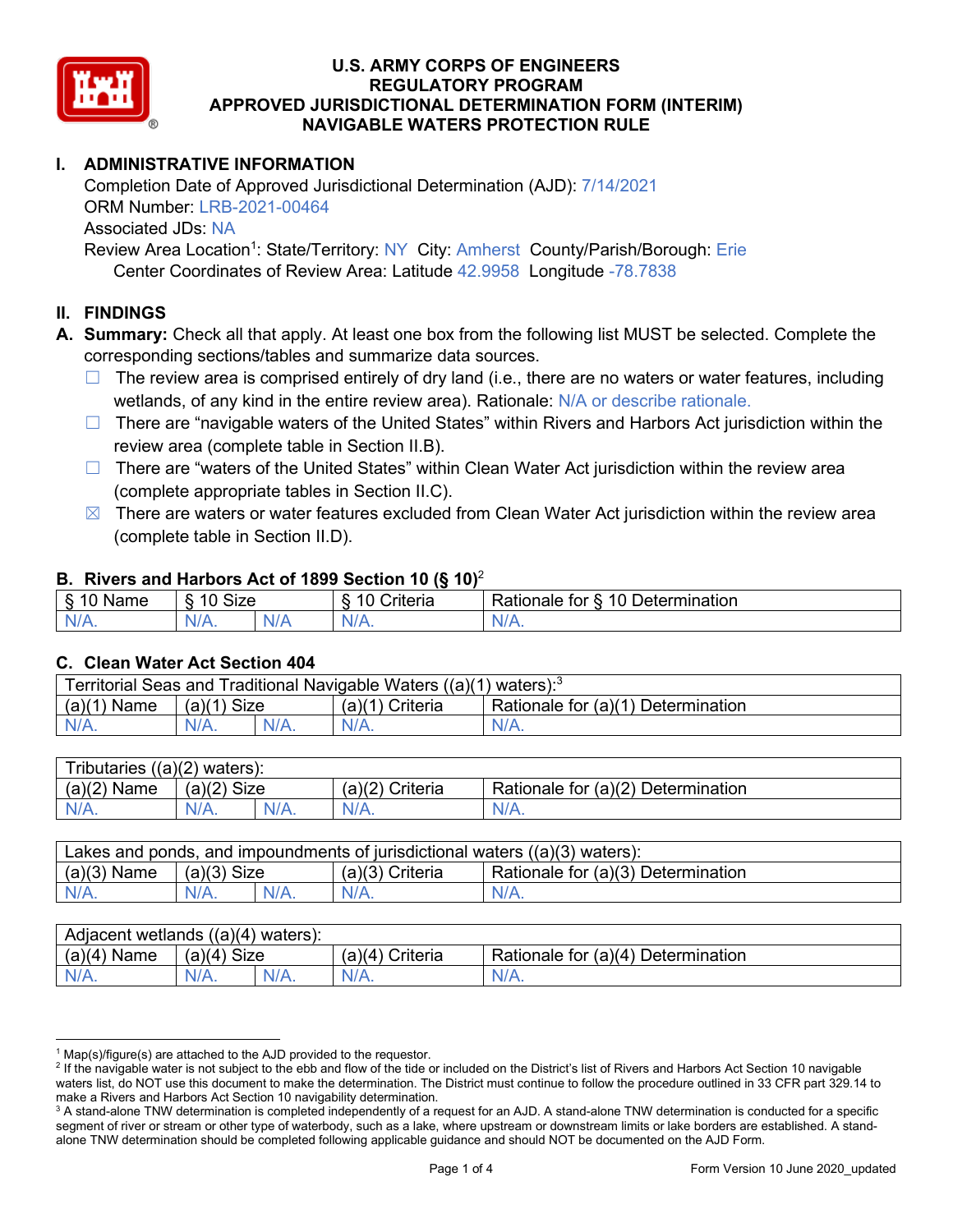

## **D. Excluded Waters or Features**

| Excluded waters $((b)(1) - (b)(12))$ : <sup>4</sup> |                       |                  |                                    |                                                                                                                                                                                                                                                                                                                                                                                                                                                                                                                                                                                                                                                                                                                                                                                                                      |  |  |  |  |
|-----------------------------------------------------|-----------------------|------------------|------------------------------------|----------------------------------------------------------------------------------------------------------------------------------------------------------------------------------------------------------------------------------------------------------------------------------------------------------------------------------------------------------------------------------------------------------------------------------------------------------------------------------------------------------------------------------------------------------------------------------------------------------------------------------------------------------------------------------------------------------------------------------------------------------------------------------------------------------------------|--|--|--|--|
| <b>Exclusion Name</b>                               | <b>Exclusion Size</b> |                  | Exclusion <sup>5</sup>             | Rationale for Exclusion Determination                                                                                                                                                                                                                                                                                                                                                                                                                                                                                                                                                                                                                                                                                                                                                                                |  |  |  |  |
| <b>Wetland W1</b>                                   | 0.19                  | $\text{acre}(s)$ | $(b)(1)$ Non-<br>adjacent wetland. | During the field inspection, no drainages or<br>tributaries were located within the immediate<br>vicinity of W1. The Corps site inspection<br>confirmed the feature does not abut an $(a)(1)$ ,<br>$(a)(2)$ , or $(a)(3)$ water. The wetland is a shallow<br>surface concave depression that collects water<br>and retains long enough to develop wetland<br>characteristics but does not outlet to any (a)(1)-<br>(a)(3) waters. The nearest tributary (unnamed<br>tributary to Ellicott Creek) is approximately 796<br>meters to the west. The feature appears to have<br>been created from historical placement of fill<br>material and refuse surrounding the wetland<br>(verbal communication from consultant).<br>A roadside ditch was located on the south side<br>of Amherst Manor Drive, however no surface |  |  |  |  |
|                                                     |                       |                  |                                    | water connection was located between the<br>wetland and the ditch (approx. 36 meters away).<br>Even though the inspection was conducted<br>during a dry time (APT Condition – Drier than<br>Normal; PDSI Class - Moderate drought), no<br>evidence of a connection (i.e. channel) was<br>located. The area surrounding the wetland<br>appeared to be higher elevation (average 1-2<br>feet) than the wetland.                                                                                                                                                                                                                                                                                                                                                                                                        |  |  |  |  |
|                                                     |                       |                  |                                    | In addition, the feature does not become<br>inundated by flooding from the nearest possible<br>$(a)(2)$ water in a typical year. The area<br>surrounding the wetland is highly developed and<br>there is no natural berm, bank, or dune<br>separating the feature from unnamed tributary to<br>Ellicott Creek.                                                                                                                                                                                                                                                                                                                                                                                                                                                                                                       |  |  |  |  |
| <b>Wetland W2</b>                                   | 0.01                  | $\text{acre}(s)$ | $(b)(1)$ Non-<br>adjacent wetland. | During the field inspection, no drainages or<br>tributaries were located within the immediate<br>vicinity of W2. The Corps site inspection<br>confirmed the feature does not abut an $(a)(1)$ ,<br>$(a)(2)$ , or $(a)(3)$ water. The wetland is a shallow<br>surface concave depression that collects water<br>and retains long enough to develop wetland<br>characteristics but does not outlet to any (a)(1)-                                                                                                                                                                                                                                                                                                                                                                                                      |  |  |  |  |

<sup>4</sup> Some excluded waters, such as (b)(2) and (b)(4), may not be specifically identified on the AJD form unless a requestor specifically asks a Corps district to do so. Corps districts may, in case-by-case instances, choose to identify some or all of these waters within the review area.  $5$  Because of the broad nature of the (b)(1) exclusion and in an effort to collect data on specific types of waters that would be covered by the (b)(1)

exclusion, four sub-categories of (b)(1) exclusions were administratively created for the purposes of the AJD Form. These four sub-categories are not new exclusions, but are simply administrative distinctions and remain (b)(1) exclusions as defined by the NWPR.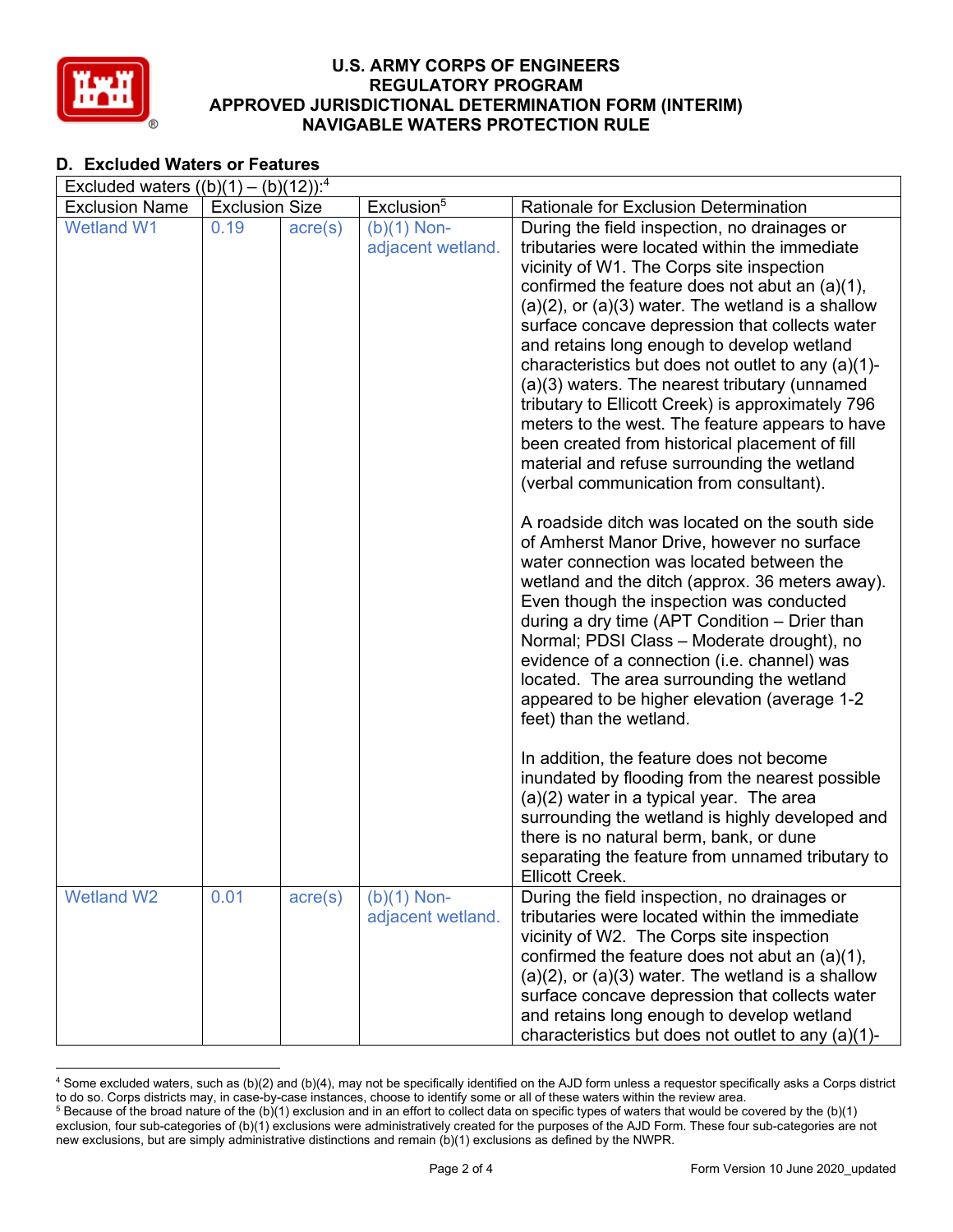

| Excluded waters $((b)(1) - (b)(12))$ : <sup>4</sup> |                       |                        |                                                                                                                                                                                                                                                                                                                                                                                                                                                                                                               |  |  |  |  |  |
|-----------------------------------------------------|-----------------------|------------------------|---------------------------------------------------------------------------------------------------------------------------------------------------------------------------------------------------------------------------------------------------------------------------------------------------------------------------------------------------------------------------------------------------------------------------------------------------------------------------------------------------------------|--|--|--|--|--|
| <b>Exclusion Name</b>                               | <b>Exclusion Size</b> | Exclusion <sup>5</sup> | Rationale for Exclusion Determination                                                                                                                                                                                                                                                                                                                                                                                                                                                                         |  |  |  |  |  |
|                                                     |                       |                        | (a)(3) waters. The nearest tributary (unnamed<br>tributary to Ellicott Creek) is approximately 733<br>meters to the west. The feature appears to have<br>been created from historical placement of fill<br>material and refuse surrounding the wetland<br>(verbal communication from consultant).                                                                                                                                                                                                             |  |  |  |  |  |
|                                                     |                       |                        | A roadside ditch was located on the south side<br>of Amherst Manor Drive, however no surface<br>water connection was located between the<br>wetland and the ditch (approx. 38 meters away).<br>Even though the inspection was conducted<br>during a dry time (APT Condition – Drier than<br>Normal; PDSI Class - Moderate drought), no<br>evidence of a connection (i.e. channel) was<br>located. The area surrounding the wetland<br>appeared to be higher elevation (average 1-2<br>feet) than the wetland. |  |  |  |  |  |
|                                                     |                       |                        | In addition, the feature does not become<br>inundated by flooding from the nearest possible<br>$(a)(2)$ water in a typical year. The area<br>surrounding the wetland is highly developed and<br>there is no natural berm, bank, or dune<br>separating the feature from unnamed tributary to<br><b>Ellicott Creek.</b>                                                                                                                                                                                         |  |  |  |  |  |

# **III. SUPPORTING INFORMATION**

- **A. Select/enter all resources** that were used to aid in this determination and attach data/maps to this document and/or references/citations in the administrative record, as appropriate.
	- $\boxtimes$  Information submitted by, or on behalf of, the applicant/consultant: Wetland Delineation Report: 1615 Amherst Manor Drive (5 APR 2021)

This information is sufficient for purposes of this AJD.

Rationale: Consultant's opinion, based on the mapping resources and field data collection, was that neither wetland area is jurisdictional.

- $\Box$  Data sheets prepared by the Corps: Title(s) and/or date(s).
- $\boxtimes$  Photographs: Aerial: Google Earth: 22 SEP 2018, 29 MAY 2017, 5 OCT 2011, 4 JUN 2006, 31 MAR 2005, 8 SEP 2002, 31 MAR 2002, 27 MAR 1995. ConnectExplorer: 25 APR 2020.
- $\boxtimes$  Corps site visit(s) conducted on: 17 JUN 2021
- $\Box$  Previous Jurisdictional Determinations (AJDs or PJDs): ORM Number(s) and date(s).
- ☒ Antecedent Precipitation Tool: *provide detailed discussion in Section III.B*.
- ☒ USDA NRCS Soil Survey: NRCS Erie County Soil Survey Map (from wetland delineation report), date: 31 MAR 2021

 $\boxtimes$  USFWS NWI maps: National Wetlands Inventory On-line Mapper (from wetland delineation report), date 31 MAR 2021.